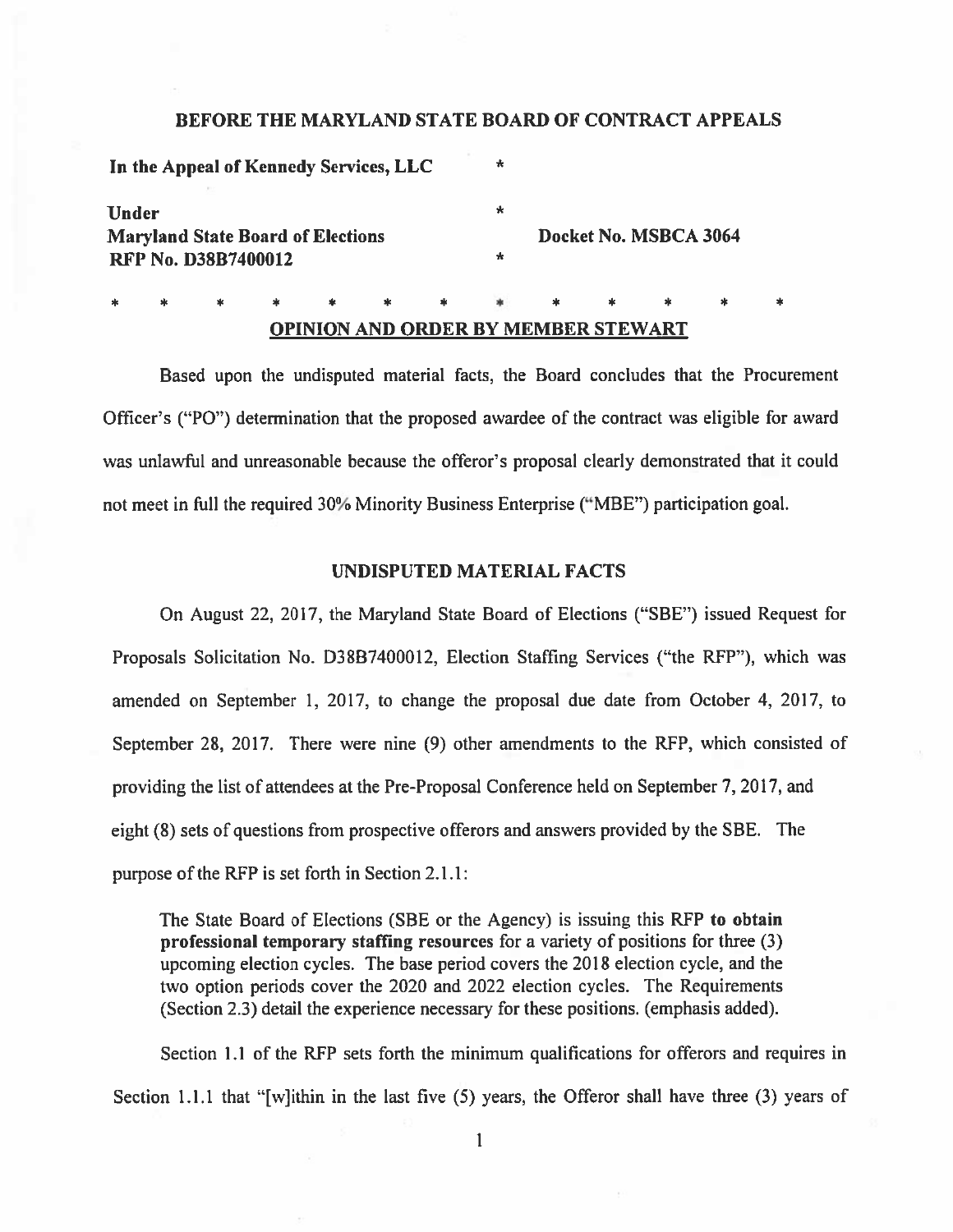professional staffing experience," and in Section 1.1.2 that "[wjithin the last five (5) years, the Offeror shall have recruited and placed at least 100 temporary resources on <sup>a</sup> single contract simultaneously." The main responsibility of the contractor awarded the contract is set forth in Section 2.3 of Section 2—CONTRACTOR REQUIREMENTS: SCOPE OF WORK:

## 2.3.2 Resource Recruitment, Engagement, and Management

The Contractor shall be responsible for the recruitment of personnel resources as election suppor<sup>t</sup> individuals for SBE for the roles set out in Section 2.3.3. Recruitment activities include finding candidates, vetting candidates for the positions for which they are applying, interviewing candidates, and making offers to the selected candidates. (emphasis added).

Section 2.3.3 sets forth two categories of staffing to be provided by the contractor, "Mandatory Staff' and "Other Staff that may be required." Section 2.3 also sets forth specific requirements for the individuals who will fill the staff positions, and among those requirements mandates that "each individual shall repor<sup>t</sup> to the assigned base work location and complete tasks assigned by appropriate delegating authority, including LBE's management, election judges, SBE's regional manager, and SBE management...."

Section 2.2.3 of the RFP requires:

All individuals hired under this contract must complete SBE's training program and, before deployment, demonstrate an understanding of the topics covered during the training. Individuals that cannot demonstrate an understanding of the material will not be deployed. SBE's training program for the different types of employees will be held at various locations throughout the State. Individuals will be compensated for the hours spen<sup>t</sup> in training. (emphasis added).

<sup>&</sup>lt;sup>1</sup> The Mandatory Staff required by Section 2.3.3.1 includes: LBE ["Local Board of Elections"] Technician, LBE Support Technician. Logic & Accuracy (L&A) Tester, and Field Support Technicians for Early Voting and Election Day. Section 2.3.3.2, "Other Staff that may be required" includes: Voter Outreach Staff Resources, Trainers, Trainer Coordinator, Administrative Assistant, Greeter, Documentation Specialist, and SBE Support Technician.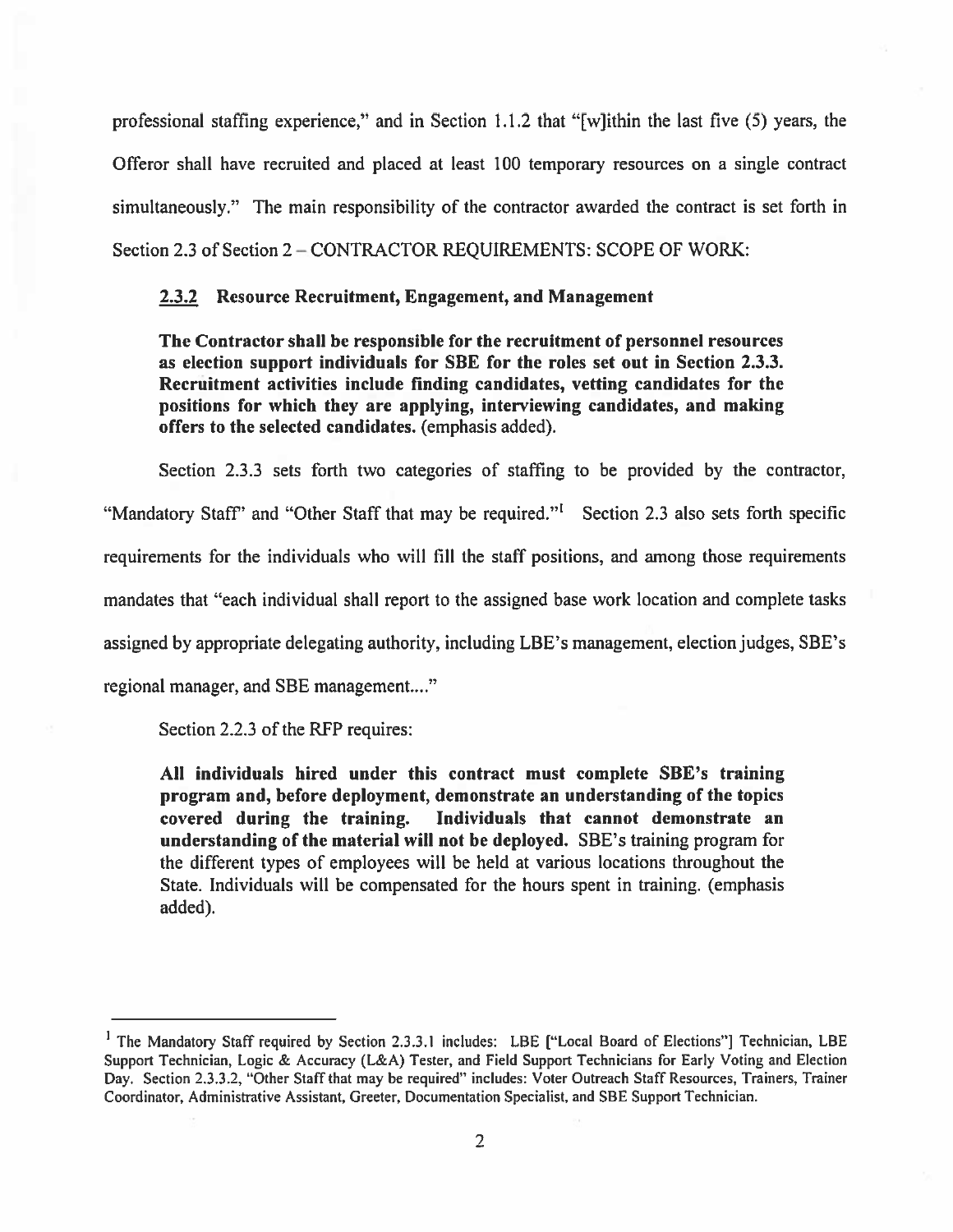Section 4.26 of the RFP required an overall Minority Business Enterprise participation goal for subcontractors of 30% of the total contract dollar amount. Each offeror was required to include with its Proposal a completed MBE Utilization and Fair Solicitation Affidavit & MBE Participation Schedule (Attachment D-1A) (hereinafter the "D-1A") that identified each subcontractor that would perform work under the contract and the percentage of the total contract value that each subcontractor would contribute toward the total contract price. Alternatively, an offeror could reques<sup>t</sup> <sup>a</sup> waiver if the offeror was unable to achieve the MBE participation goal.

Section 4.26.4 of the RFP required each offeror to verify that each MBE identified in the D IA is appropriately certified under the correct North American Industry Classification System (NAICS) codes, thereby allowing it to perform the committed work. The D-IA instructions provide that only those specific products and/or services for which <sup>a</sup> firm is certified in the MDOT Directory can be used for purposes of achieving the MBE participation goals, and that if <sup>a</sup> contractor is unable to achieve the MBE participation goal, then it must reques<sup>t</sup> <sup>a</sup> waiver. Otherwise, the Bid will be deemed not responsive, or the Proposal will be determined to be not susceptible of being selected for award.

Offerors were required to submit technical and financial proposals as separate volumes. The Financial Proposal was required to contain all price information in the Financial Proposal Form, which was attached as Attachment B-2, based on the instructions provided. Prices would be entered in two parts: hourly rate and administrative costs. As such, fully loaded hourly rates and totals would be calculated based on the rates entered in the Financial Proposal Form.<sup>2</sup> The Financial Proposal Form set forth in Attachment B-2 Price Form (hereinafter the "Price Form") was an Excel

 $2$  This instruction is in accord with Section 2.1.5: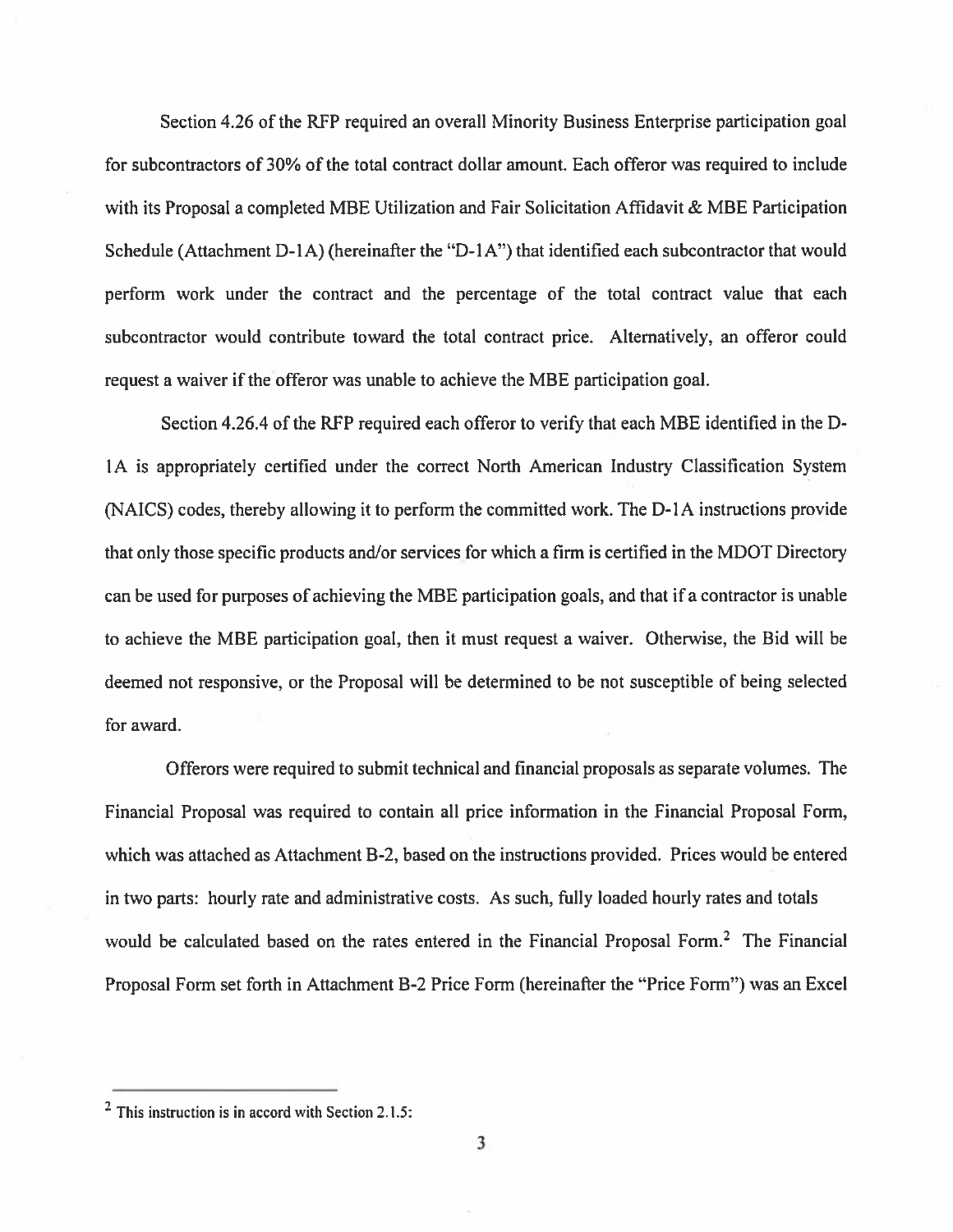spreadsheet formatted to perform automatic calculations of line item pricing and the Total Proposed Price using pricing information inserted by an offeror. For each staffing position, the offeror would enter the "Hourly Direct Rate per individual" and the "Portion of Administrative Costs (background checks, badging, other costs) to add to the hourly rate." Pursuant to Section 6.5 of the RFP, the technical and financial proposals of each offeror were to be evaluated and ranked separately, and the contract would be awarded as set forth in Section 6.5.3 Award Determination:

Upon completion of the Technical Proposal and Financial Proposal evaluations and rankings, each Offeror will receive an overall ranking. The Procurement Officer will recommend award of the Contract to the responsible Offeror that submitted the Proposal determined to be the most advantageous to the State. In making this most advantageous Proposal determination, technical factors will receive equal weight with financial factors. (emphasis added).

SBE received four (4) proposals in response to the RFP.<sup>3</sup> Appellant Kennedy Services, LLC

("Kennedy"), ISN Corporation ("ISN"), and another company submitted proposals that were reviewed by the evaluation committee. The prices submitted by each of the three (3) offerors were:

| <b>Offeror</b> | <b>Total Proposed Price</b> | <b>Hourly Direct Rates<sup>4</sup></b> | <b>Administrative Costs<sup>4</sup></b> |
|----------------|-----------------------------|----------------------------------------|-----------------------------------------|
| <b>ISN</b>     | \$17,706,055                | 73.34%                                 | 26.66%                                  |
| Company A      | \$18,874,817                | 72.68%                                 | 27.32%                                  |
| Kennedy        | \$19,320,955                | 68.59%                                 | 31.41%                                  |

The evaluation committee ranked Kennedy's Technical Proposal first and ISN's second. ISN's

Financial Proposal was ranked first while Kennedy's was ranked last. The evaluation committee

Except as noted herein, the Contractor will bill fully loaded rates per hour that Include I) hourly direct rate and 2) administrative costs associated with providing the required personnel. These costs include badging, background checks, and documents to be provided to SHE but exclude lodging, mileage, and certain meals. Lodging, mileage, and certain mileage are separate from the hourly rates and will be directly reimbursable to the Contractor as detailed in Section 2.3.7. (emphasis added).

<sup>&</sup>lt;sup>3</sup> One of the proposals submitted was later deemed non-responsible and ineligible for award.

<sup>&</sup>lt;sup>4</sup> As a percentage of Total Proposed Price.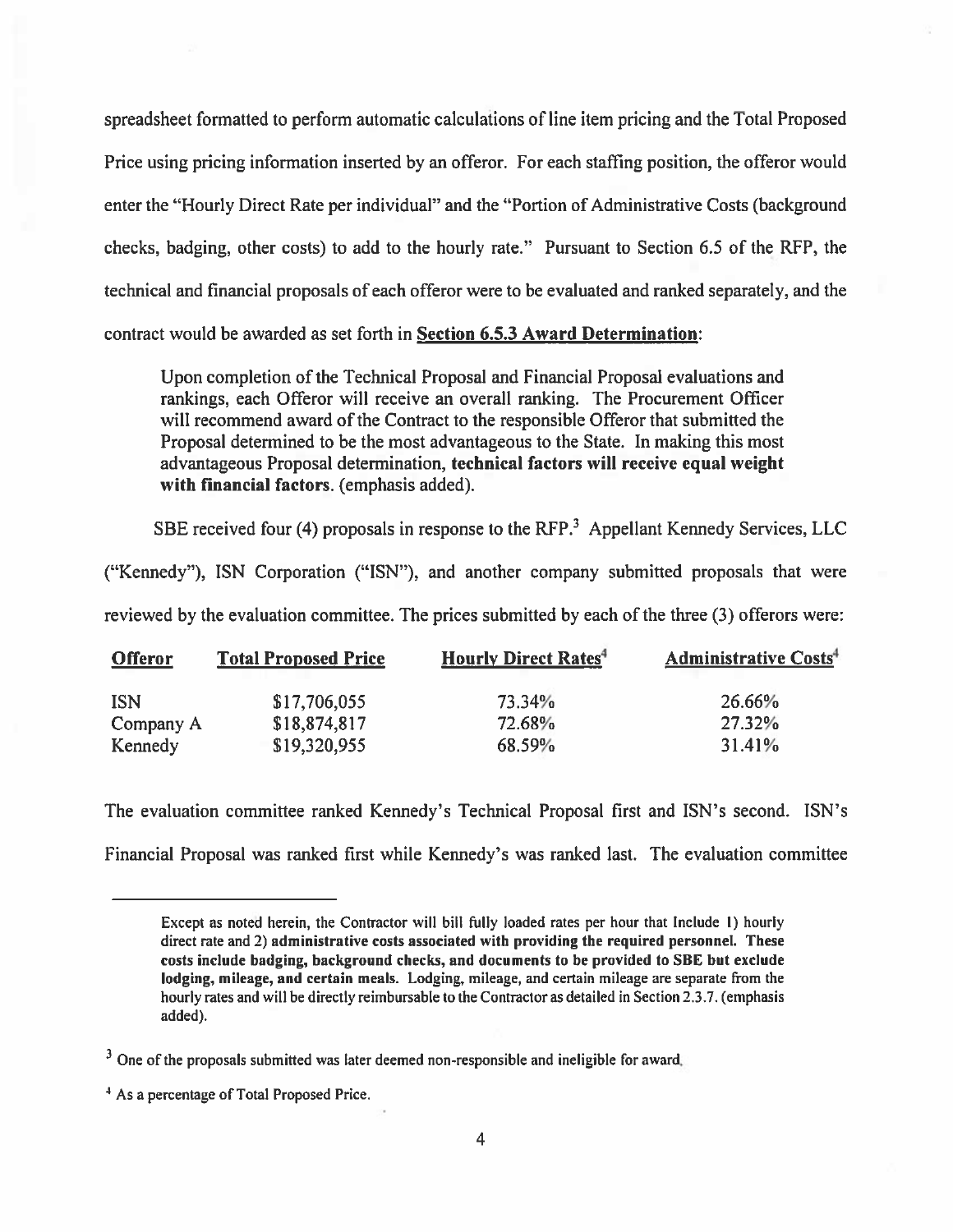unanimously ranked ISN's proposal first overall. Accordingly, the P0 selected JSN as the proposed awardee of the contract.

On November 9.2017, SBE notified Kennedy of its non-selection and provided <sup>a</sup> debriefing requested by Kennedy on November 16, 2017. Kennedy filed its First Bid Protest with the P0 on November 20, 2017, protesting the proposed award of the contract to ISN. Kennedy contended that ISN's Price Form demonstrated that it was not capable of meeting the 30% MBE participation goal and that the P0 should have deemed ISN's proposal not susceptible of being selected for award.

According to ISN's D-IA, Steel Point Solutions, LLC ("Steel Point") was the only MBE firm that ISN identified that would be used to meet the RFP's MBE subcontractor participation goal of 30%. Steel Point is an information technology company that is certified in the MDOT MBE Directory to perform Administrative Management and General Management Consulting Services as defined by NAICS Code 541611, which would include the types of administrative services required by the scope of work in the RFP.<sup>5</sup>

Steel Point is not certified in the MDOT MBE Directory to perform "Temporary Help Services" under NAICS Code 561320, which consists of suppling workers to client businesses for limited periods of time to supplement the working force of the client. According to the NAISC, under this Code, the individuals provided are not employees of the client, but the client directly supervises the temporary workers at the client's work sites.<sup>6</sup>

<sup>&</sup>lt;sup>5</sup> Steel Point is certified in the MDOT MBE directory to perform work under several other NAISC Codes that are not encompassed in the scope of work set forth in the RFP: 541511 – Custom Computer Programming Services; 541512 -Computer System Design Services; <sup>511519</sup> - Other Computer Related Services (Specifically: Computer Hardware Consulting and Systems Integration and Design Services); and 611420- Computer Training.

<sup>&</sup>lt;sup>6</sup> North American Industry Classification System. (2017). United States: Executive Office of the President, Office of Management and Budget, pp.492-493.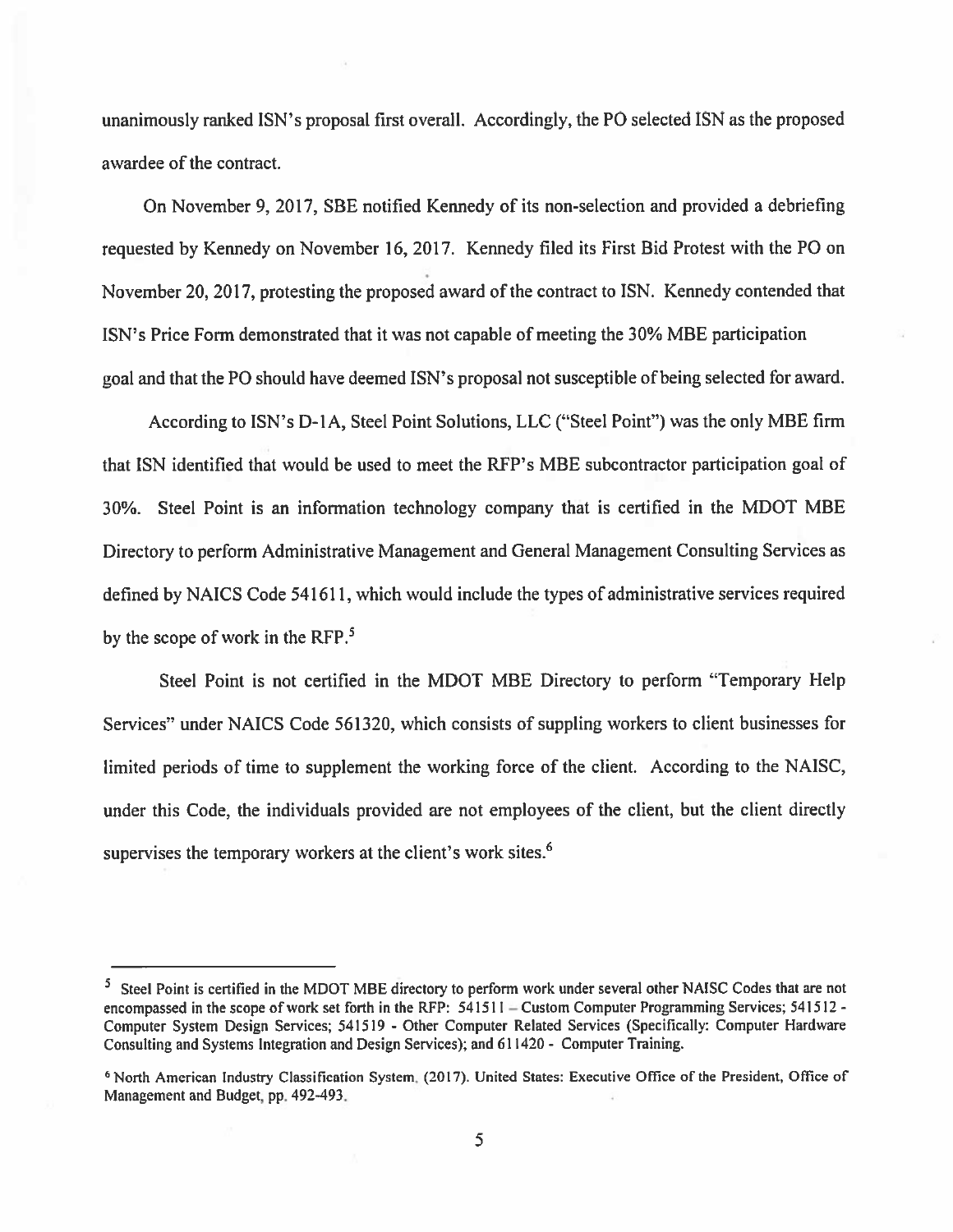On December 11, 2017, the PO formally denied Kennedy's First Bid Protest. Kennedy filed its Notice of Appeal, along with <sup>a</sup> Motion for Summary Decision, to the Board appealing the final decision of the P0 on December 19, 2017. Respondent filed <sup>a</sup> Cross-Motion for Summary Decision with the Board on December 20, 2017. Neither Appellant nor Respondent requested <sup>a</sup> hearing on their respective motions.

## SUMMARY DECISION STANDARD

In deciding whether to gran<sup>t</sup> <sup>a</sup> Motion for Summary Decision the Board must follow COMAR 21.I0.05.06D(2):

The Appeals Board may gran<sup>t</sup> <sup>a</sup> proposed or final summary decision if the Appeals Board finds that (a) [a]fter resolving all inferences in favor or the party against whom the motion is asserted, there is no genuine issue of material fact; and (b) [a] party is entitled to prevail as <sup>a</sup> matter of law.

The standard of review for granting or denying summary decision is the same as for granting

summary judgment under Md. Rule 2-501(a). See, Beatty v. Trailmaster Prod., Inc., 330 Md. 726

(1993). To defeat <sup>a</sup> motion for summary judgment, the opposing party must show that there is <sup>a</sup>

genuine dispute of material fact by proffering facts that would be admissible in evidence. Id. at 737-

738. While <sup>a</sup> court must resolve all inferences in favor of the party opposing summary judgment,

those inferences must be reasonable ones. *Clea v. City of Baltimore*, 312 Md. 662, 678

(1988).

#### STANDARD OF REVIEW FOR BID PROTESTS

To prevail on an appeal of the denial of <sup>a</sup> bid protest, an appellant must show that the agency's action was biased or that the action was arbitrary, capricious, unreasonable, or in violation of law. Hunt Reporting Co., MSBCA No. 2783 at 6 (2012)(citing Delmarva Comty Servs., Inc., MSBCA <sup>2302</sup> at 8, <sup>5</sup> MSBCA ¶ <sup>523</sup> at <sup>5</sup> (2002)).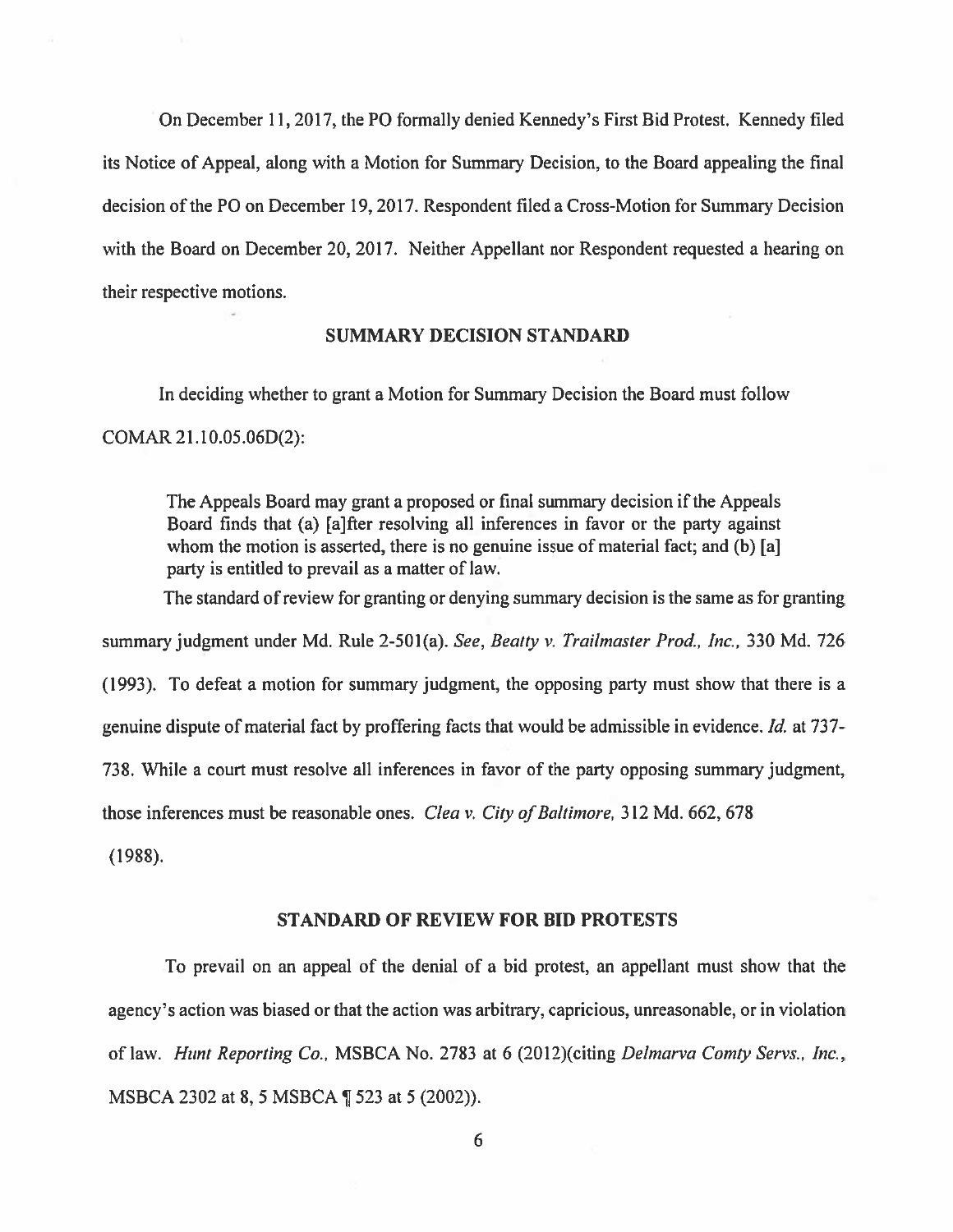#### DECISION

Neither ofthe parties contend that <sup>a</sup> material fact is in dispute. Rather, the Board must resolve two legal issues: (I) whether an offeror's proposal that clearly shows that it cannot meet the MBE participation goal in the solicitation renders the offeror's D1-A inaccurate, and (2) if so, does the PO have discretion to determine that the offeror's proposal is susceptible of being selected for award?

Appellant contends that ISN's D1-A was inaccurate because Steel Point is not certified to perform the temporary' staff services under the appropriate NAISC Code, even if it is certified to perform administrative services under another. The RFP instructions for the Dl-A are clear. Instruction No. 4 directs an offeror to confirm, using the MDOT MBE Directory, that <sup>a</sup> firm they intend to list on the Dl-A is certified in the appropriate NAICS Code to perform the requisite scope of work. Instruction No. 4 requires that "only those specific products and/or services for which <sup>a</sup> firm is certified in the MDOT Directory can be used for purposes of achieving the MBE participation goals." Instruction No. <sup>9</sup> further warns that if an offeror is unable to achieve the goal, then it must reques<sup>t</sup> <sup>a</sup> waiver; otherwise, the Bid will be deemed unresponsive, or the proposa<sup>l</sup> will be deemed not susceptible of being selected for award.

The SBE argues that Steel Point is not required to be certified for NAICS Code 561320 "Temporary Kelp Services" to meet ISN's 30% MBE participation goal because ISN is the company that is providing the temporary staffing services and Steel Point will be used for its requisite technical expertise. The Board disagrees. If ISN's Price Form had reflected administrative costs (defined in Section 2.1.5 as costs associated with providing the required personnel, including badging, background checks, and documents to be provided to SBE, but excluding lodging, mileage, and certain meals) that were equal to or exceeding 30% of the Total Proposed Price. then the Board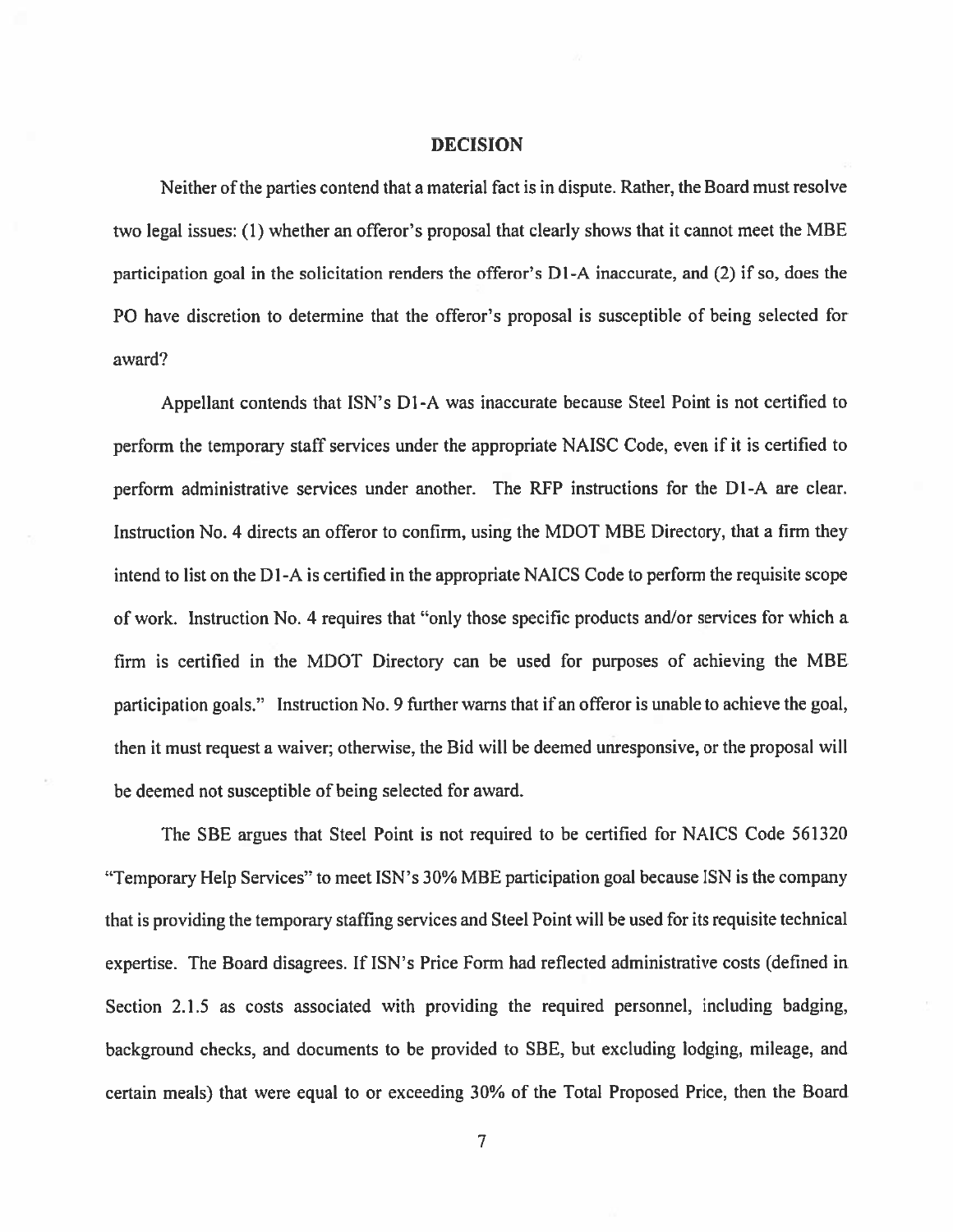would agree with SBE's contention because Steel Point is certified under NAICS Code 541611 to provide "Administrative Management and General Management Consulting Services."

However. ISN clearly indicated in its Price Form that 73.34% of the total dollar value of the contract consists of direct hourly wages that would be paid to temporary' staffers, who will be provided to SBE to work under the direction of and be trained by SBE. That only leaves 26.66% of the total dollar value of the contract dedicated to provide administrative services. Steel Point is not certified to provide temporary staffing services, but is certified to provide administrative services. The instructions for completing the D-IA require that Steel Point be certified in the appropriate NAICS Code for its work to count towards the MBE participation goal. Even if Steel Point performs the entire scope of work encompassing the administrative work under the RFP. it still falls short of the 30% MBE participation goal.

SBE does not contend that ISN made an error or mistake in its Financial Proposal or Price Form, nor does SBE dispute any of Kennedy's calculations. Rather, SBE contends that Steel point "could provide over 50 percent, dollarwise, of the services required" by the RFP. SBE erroneously describes the RFP's scope of work in its Cross-Motion when it characterizes the RFP as "seek[ingj precisely the IT services that Steel Point provides." The RFP's scope of work does not require (other than administrative services) any of the other services Steel Point is certified under NAICS to provide: custom computer programming; computer system design services; computer hardware consulting and systems integration and design services; and computer training. In contrast, as emphasized by Kennedy, the RFP, in Sections 2.1.1, 2.2.2, 3.2.2, and Attachment B-I, repeatedly describes the contract deliverables as "professional temporary staffing resources," "temporary' resources," "temporary employee[sl," and "temporary staff." The Price Form seeks pricing for recruiting and placing "individuals" in each "role" (within the category of Mandatory or Other Staff)

8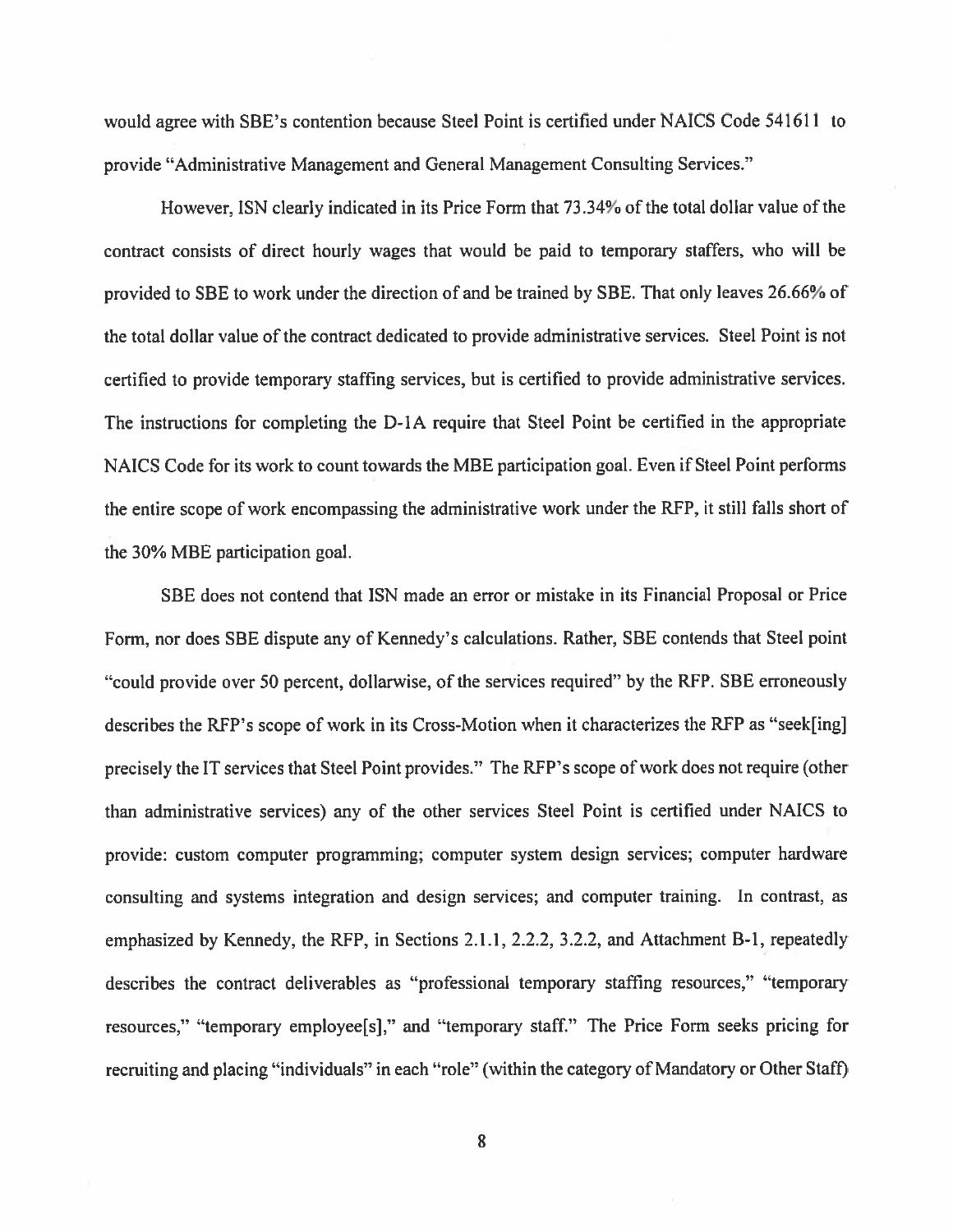they are to function, and does not reques<sup>t</sup> pricing for any information technology services or training from the contractor.

The RFP contemplates that the contractor will recruit <sup>a</sup> qualified individual for each staffing category, and that once that individual temporan' employee has been administratively processed (badged, undergone <sup>a</sup> background check, and completion of correct documentation), then the temporary' employee will be provided to SBE for training, and if found suitable by SBE, pu<sup>t</sup> to work under SBE's direct supervision. For example, the RFP requires <sup>a</sup> LBE Technician as one of the Mandatory Staff positions under Section 2.3.3.1. Section 2.3.5 lists the qualifications of <sup>a</sup> LBE Technician: graduated from an accredited high school or possess <sup>a</sup> high school equivalency certificate; have <sup>a</sup> minimum of two (2) years of work experience relating to computer networking, setting up and maintaining computers and peripheral devices, troubleshooting computer hardware and software issues, and knowledge of Microsoft Office software (including Word and Excel); be able to lift at least fifty-five (55) pounds; and be able to work evening and weekend hours. An individual either meets the RFP requirements for LBE Technician when recruited or not. It is then up to SBE to train the individual and determine whether the individual will meet its needs or whether the individual will "not be deployed."

SBE fails to appreciate the fact that its own RFP is for the procurement of temporary staffing services and not information technology services and training. The undisputed facts are that Steel Point is not certified to perform temporary staffing services, which comprises just over 73% of the total contract value; it is only eligible to count the remaining administrative services toward its MBE participation goal, which is just under 27% of the total contract value. As such, ISN's Proposal falls short of meeting the 30% participation goal because 27% is less than the 30% goal. The PO cannot ignore the instructions of the D1-A and count Steel Point's work on services it is not certified to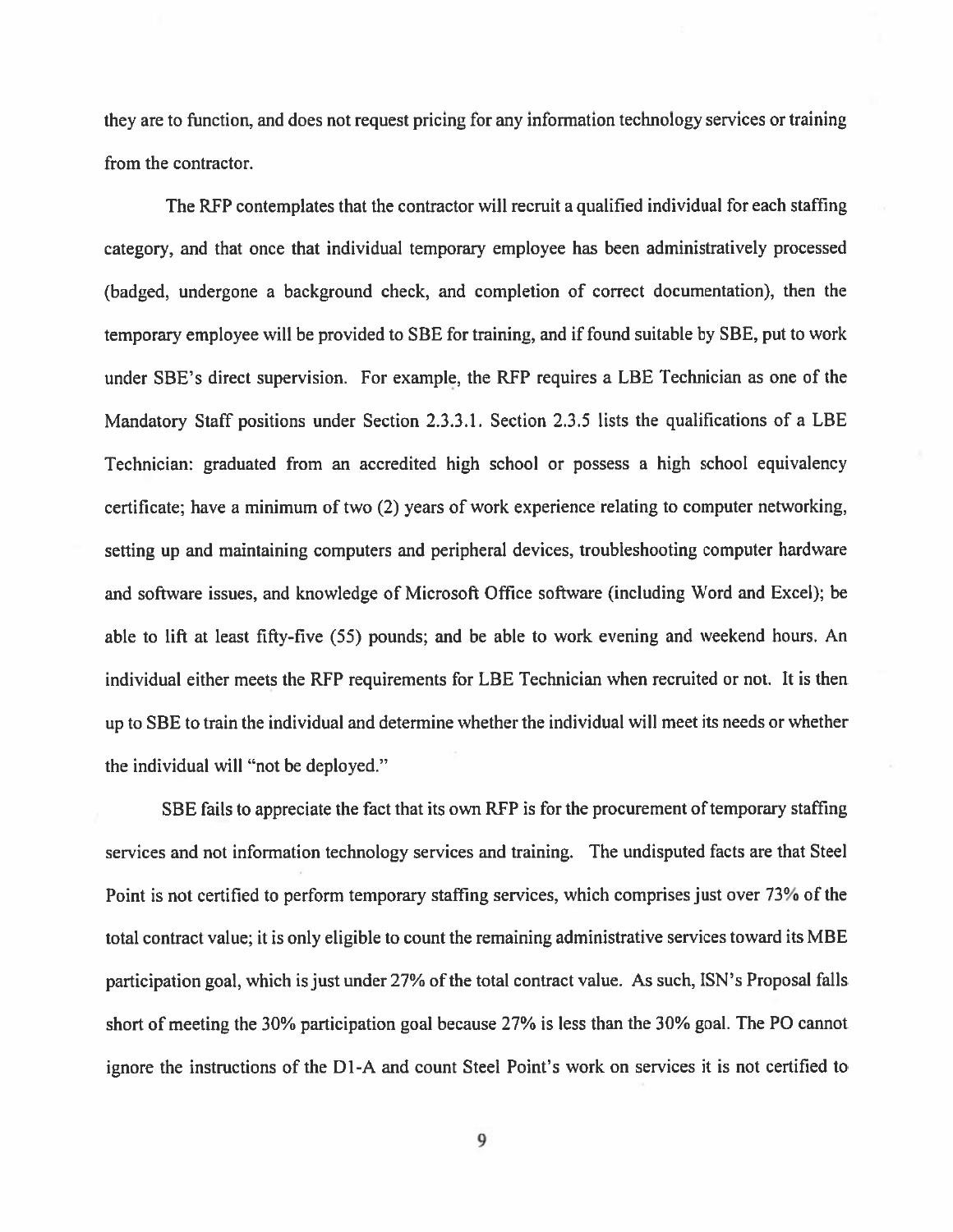perform. Specific requirements or criteria in <sup>a</sup> RFP may not be ignored. Walbert Partnership, MSBCA No. 1633,3 MICPEL ¶ 300(1992). The Board must conclude that the P0 was unreasonable in determining that ISN's D-IA was accurate.

Since the Board concludes that ISN did not accurately complete the D1-A, we must also

conclude that, by law, the P0 did not have the discretion to select ISN for award of the contract.

COMAR 21.11 .03.09C(6) provides:

The failure of an offeror to accurately complete and submit the MBE utilization affidavit and the MBE participation schedule shall result in <sup>a</sup> determination that the proposal is not susceptible of being selected for award.

In Infosys Public Services, Inc., MSBCA No. 3003 at 6 (2017), this Board held that:

[COMAR 21.11 .03.09C(6)] is specific and clear: an offeror is required to accurately complete both the MBE utilization affidavit and the MBE participation schedule. The failure to do so shall result in <sup>a</sup> determination that the proposal is not susceptible of being selected for award. (emphasis in original).

The Board must conclude, based on the undisputed facts, that the P0's determination that ISN was

eligible for being selected for award was unreasonable and unlawful.

## **ORDER**

ACCORDINGLY, based on the foregoing, it is this  $28<sup>th</sup>$  day of December, 2017, hereby:

ORDERED that Appellant's Motion for Summary Decision is GRANTED; and it is further

ORDERED that Respondent's Cross-Motion for Summary Decision is DENIED; and it is further

ORDERED that this case is remanded to the PO for reconsideration and award of the contract

to one of the remaining responsive and responsible offerors.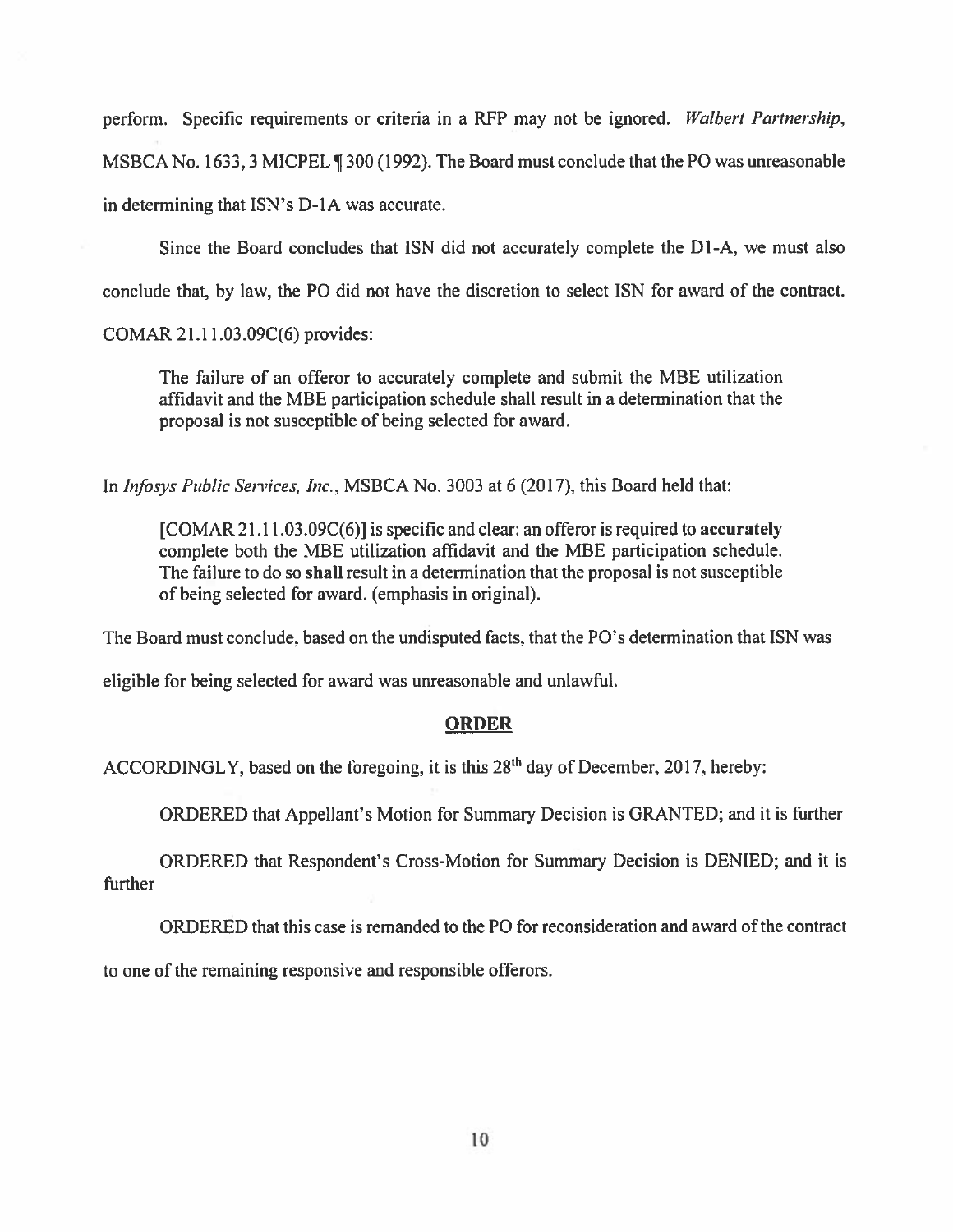iovem

/5/ Michael J. Stewart, Esq. Board Member

I conqur:  $\cap$ W  $\mathbf{r}$  $\mathcal{L}$ '5/

Bethamy N. Beam, Esq. Chairman

 $\sqrt{5/2}$ 

Ann Marie Doory, Esq. Board Member